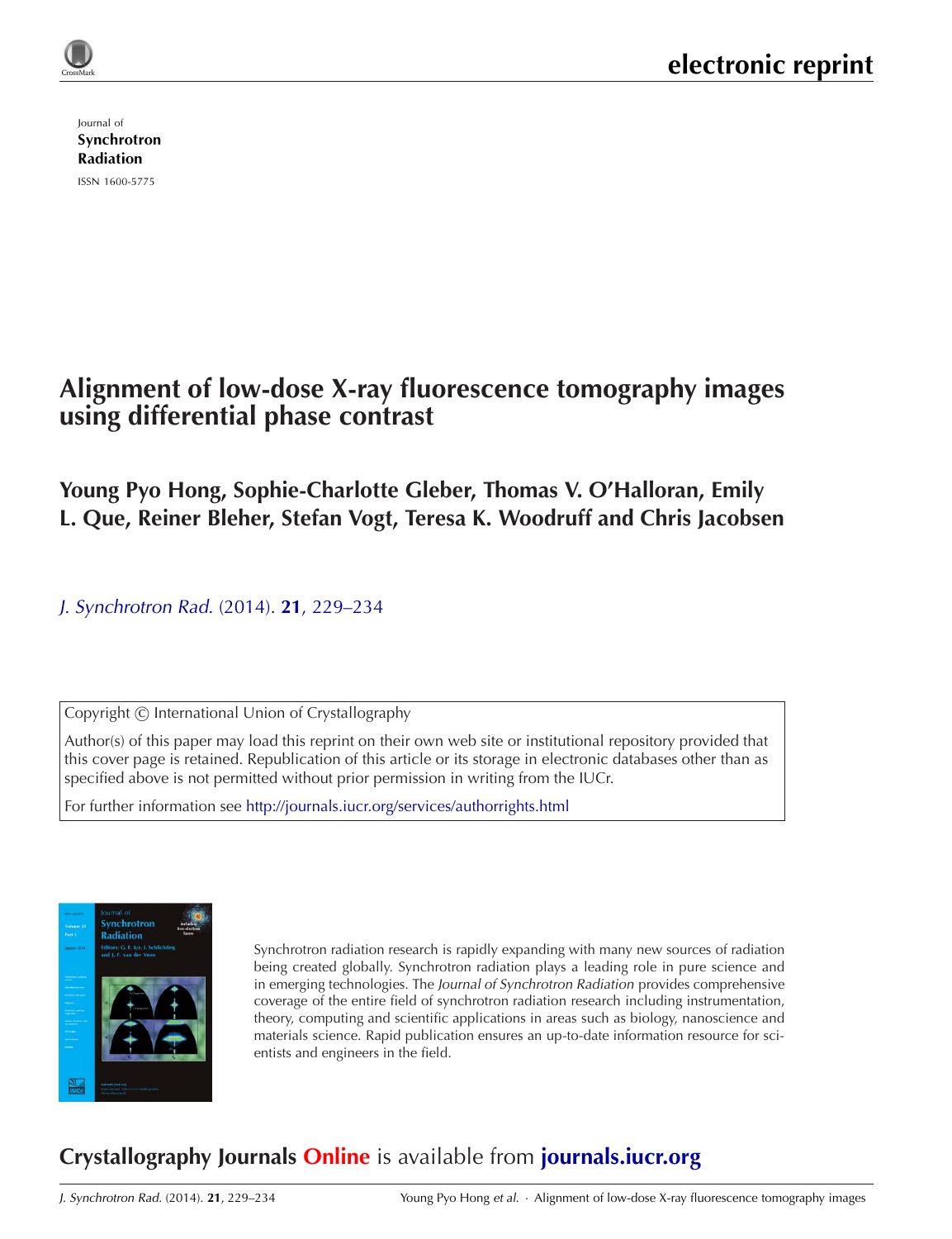Journal of Synchrotron Radiation

ISSN 1600-5775

Received 15 May 2013 Accepted 25 October 2013

# Alignment of low-dose X-ray fluorescence tomography images using differential phase contrast

Young Pyo Hong,<sup>a\*</sup> Sophie-Charlotte Gleber,<sup>b</sup> Thomas V. O'Halloran,<sup>c</sup> Emily L. Que,<sup>c</sup> Reiner Bleher,<sup>d</sup> Stefan Vogt,<sup>b</sup> Teresa K. Woodruff<sup>e</sup> and Chris Jacobsen<sup>b,a</sup>

<sup>a</sup>Department of Physics and Astronomy, Northwestern University, 2145 Sheridan Road, Evanston, IL 60208, USA, <sup>b</sup>Advanced Photon Source, Argonne National Laboratory, 9700 South Cass Avenue, Argonne, IL 60439, USA, <sup>c</sup>Department of Chemistry, Northwestern University, 2145 Sheridan Road, Evanston, IL 60208, USA, <sup>d</sup>Department of Materials Science and Engineering, 2220 Campus Drive, Evanston, IL 60208, USA, and <sup>e</sup>Department of Obstetrics and Gynecology, Northwestern University, 303 East Superior Street, Chicago, IL 60611, USA. \*E-mail: younghong2015@u.northwestern.edu

X-ray fluorescence nanotomography provides unprecedented sensitivity for studies of trace metal distributions in whole biological cells. Dose fractionation, in which one acquires very low dose individual projections and then obtains high statistics reconstructions as signal from a voxel is brought together (Hegerl  $\&$ Hoppe, 1976), requires accurate alignment of these individual projections so as to correct for rotation stage runout. It is shown here that differential phase contrast at 10.2 keV beam energy offers the potential for accurate crosscorrelation alignment of successive projections, by demonstrating that successive low dose, 3 ms per pixel, images acquired at the same specimen position and rotation angle have a narrower and smoother cross-correlation function (1.5 pixels FWHM at 300 nm pixel size) than that obtained from zinc fluorescence images (25 pixels FWHM). The differential phase contrast alignment resolution is thus well below the 700 nm  $\times$  500 nm beam spot size used in this demonstration, so that dose fractionation should be possible for reduced-dose, more rapidly acquired, fluorescence nanotomography experiments.

 $©$  2014 International Union of Crystallography

Keywords: X-ray fluorescence tomography; differential phase contrast.

#### 1. X-ray fluorescence nanotomography

X-ray fluorescence microscopy (XFM) provides the best approach to quantifiably image zinc and other trace metals within whole cells and tissues. The penetrating power of X-rays is well known, allowing one to image many-micrometer-thick specimens in a way that electron microscopes cannot. This penetration can be exploited for element-specific imaging by using incident X-rays to induce the emission of fluorescent X-rays. At atomic numbers greater than about 30, atoms are more likely to respond to X-ray-induced core-level electron vacancies by emitting fluorescent X-rays rather than Auger electrons (see Fig. 1); in electron microprobes, this fluorescent X-ray sits atop a large continuum X-ray background, while in XFM this background is largely absent (there is scattering background, but it is many orders of magnitude lower than the bremsstrahlung background present with electron excitation). By using a single X-ray beam energy

above all absorption edges of interest, and using an energyresolving detector such as a silicon drift diode, one can detect many elements simultaneously in one measurement. These capabilities nicely complement the high spatial resolution capabilities of electron microprobes for studies of thin sections. X-ray fluorescence microscopy also complements the live cell imaging abilities of fluorescence light microscopy, where absolute quantitation of metal content requires exact knowledge of the different binding affinities of fluorophores in all of the cell's biochemical compartments, fluorophores are available for only a subset of interesting trace metals, and only certain ionic forms of trace metals are visible using fluorophores.

While X-ray-induced X-ray fluorescence provides the highest sensitivity and lowest radiation dose for imaging trace elements in micrometer-thick biological specimens (Kirz, 1980; Sparks, 1980), it is a low-signal-level process. An X-ray must be absorbed by a trace element atom, a fluorescence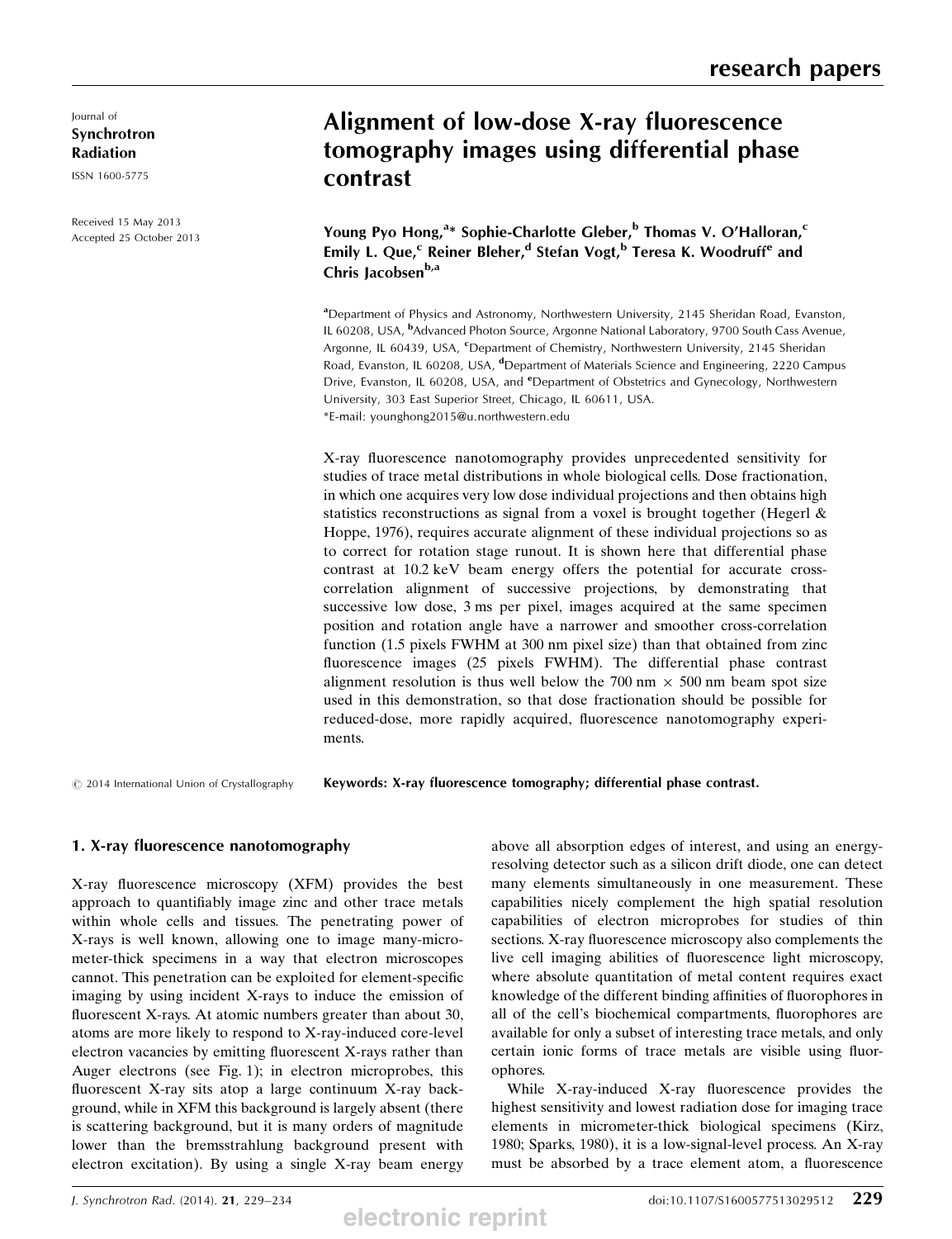X-ray must be emitted, and that photon must be collected by an energy-dispersive detector. Also, until recently most synchrotron X-ray microprobes were operated in a stop– count–move sequence for data collection at each pixel of an image, with per-pixel counting times of  $\sim$  1 s and with delays for the micropositioning stage to move to a new position. First demonstrations of X-ray fluorescence nanotomography (de Jonge et al., 2010) have therefore involved an experiment time of 36 h to collect images over only 24 projection angles, whereas ideally one wishes to have much finer angular spacings (Crowther et al., 1970). Not only are such images slow to acquire (with high radiation dose imparted to the sample), but aligning low-photon-count images onto a common rotation axis (to correct for position shifts in imperfect rotation stages) would appear to be difficult. As a result, higher resolution applications of X-ray fluorescence nanotomography might seem impractical.

Some of these practical impediments have already been removed. Advances in the response time of energy-dispersive detectors (and in scan acquisition electronics and software) have allowed X-ray microprobes to acquire so-called 'fly scan' images with continuous motion during a scan line and perpixel acquisition times of 1–100 ms (Lombi et al., 2011); microprobes at the Advanced Photon Source (APS) at Argonne National Laboratory have established routine fly scans down to 1 ms per pixel. However, while this speed-up makes it practical to consider collection of data over finer angular spacings, it does not remove the fundamental problem of low signal level in individual fluorescence images which would make alignment to a common rotation axis even more problematic.

Another difficulty might appear to be poor signal-to-noise level in 3D reconstructions obtained from individual fluorescence images taken with fast per-pixel exposure times. However, Hegerl & Hoppe (1976) put forward the explanation that dose fractionation overcomes this problem; as stated in the abstract of their paper, A three-dimensional reconstruction requires the same integral dose as a conventional twodimensional micrograph provided that the level of significance and the resolution are identical. The necessary dose D for one of the K projections in a reconstruction series is, therefore, the integral dose divided by K. Consider a particular voxel in a volumetric reconstruction; to see that the material in this voxel is different from what is in the adjoining voxel, one needs to have determined the number of photons arising (in the fluorescence case) from each voxel. In a two-dimensional image, these photons will all have been collected from one angle, yielding no depth information. In tomography, the information from a voxel will be distributed among specific positions in each of the individual projections, but that information is reorganized into voxels (or, from the point of view of one particular voxel, collected from the set of projections) during the act of tomographic reconstruction. It matters not at all the direction from which different photons were collected into a voxel; what matters is that the total number of photons needed to recognize its contents were obtained. Dose fractionation was originally a controversial concept (see, for



Many of the biologically relevant trace metals have rather low fluorescence yields, giving rise to poor signal-to-noise in individual projections. Shown here is the fluorescence yield (Krause, 1979) of several elements plotted as a function of the emission energies. The competing process, Auger electron emission, is not well suited to elemental detection in thick biological specimens because Auger electrons do not escape at their original element-signalling energy except from regions well within 100 nm of the sample's surface.

example, Hoppe & Hegerl, 1981), but in fact it has emerged as a necessary condition for the success of modern single-particle electron microscopy methods. In these methods (Nogales & Grigorieff, 2001),  $10^4 - 10^6$  individual images of macromolecules are collected, images are sorted by commonality after which they are added to gain statistical significance, and then their projection direction relative to a model of the threedimensional macromolecule is guessed and a standard tomographic reconstruction is obtained (the sorting, alignment and reconstruction process can be repeated iteratively for refinement). The validity of dose fractionation has also been demonstrated carefully by McEwen et al. (1995) via the controlled circumstances of simulations; they stated, The simulations verify the basic conclusions of the [dose fractionation] theorem and extend its validity to the experimentally more realistic conditions of high absorption, signal-dependent noise, varying specimen contrast and missing angular range. We therefore see that dose fractionation should allow us to reduce the dose and increase the speed of data collection in X-ray fluorescence tomography; however, while there has been some speculation of its potential (de Jonge & Vogt, 2010; Lombi et al., 2011), we are unaware of any work in which dose fractionation has been employed in a systematic and well characterized way in X-ray fluorescence tomography, and application of dose fractionation still requires accurate alignment of low-signal-level fluorescence images onto a common rotation axis.

### 1.1. Projection alignment using phase contrast

For biological applications, X-ray fluorescence microscopy systems with energy-resolving fluorescence and total trans-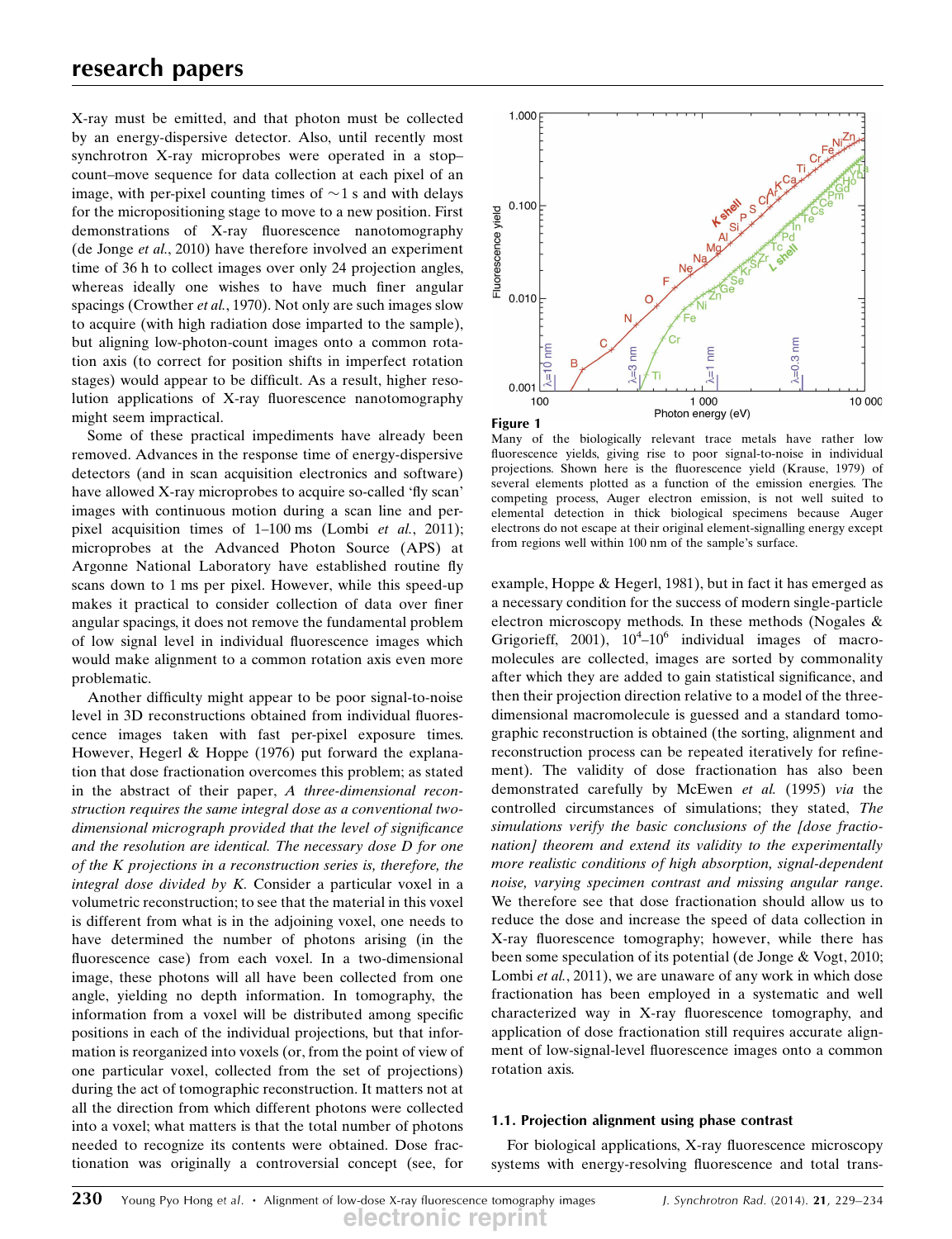mission detectors are largely blind to the main constituents of cells: the light elements H, C, N and O. This is because these elements are weakly absorbing and have low fluorescence yield (Fig. 1). However, phase contrast is significantly stronger than absorption or fluorescence contrast in multi-keV X-ray microscopy of light elements (Schmahl et al., 1994; Davis et al., 1995), due to the orders-of-magnitude difference between the real  $\delta$  and imaginary  $\beta$  parts of the X-ray refractive index of  $n = 1 - \delta - i\beta$  (see, for example, Hornberger *et al.*, 2007). Phase contrast therefore provides a route to exploiting dose fractionation in X-ray fluorescence nanotomography by providing a stronger signal for alignment of projection images onto a common rotation axis.

Phase contrast can be incorporated into standard data collection in X-ray fluorescence microscopes in a variety of ways. Simple aperturing of the transmission detector provides phase contrast in scanning X-ray microscopy (Kaulich et al., 2002; Vogt et al., 2004), while segmented transmission detectors (Feser et al., 2006; Hornberger et al., 2008) can be used for differential phase contrast imaging including with quantitative interpretation (Hornberger et al., 2007, 2008; de Jonge et al., 2007, 2008), and for Zernike phase contrast approaches (Holzner et al., 2010). For combined phase contrast and fluorescence imaging of specimens with trace metals, phase contrast provides a measure of the specimen mass distribution thus allowing one to measure not just metal content but concentration (Holzner et al., 2010; Kosior et al., 2012). In this work, we are using differential phase contrast (DPC).

Cross correlation is a commonly used method for alignment of tomography projections onto a common rotation axis (Koster et al., 1992; Dierksen et al., 1992). Almost all rotation stages have some degree of 'runout' error, so that the object shifts in some direction transverse to the rotation axis after each rotation. If the rotation angle is small, two projection images  $a$  and  $b$  of a three-dimensional object will be similar, so that in a cross-correlation image  $c$  of

$$
|c| = \left| \mathcal{F}^{-1} \left\{ \mathcal{F}(a) \cdot \left[ \mathcal{F}(b) \right]^{\ddagger} \right\} \right| \tag{1}
$$

the position of the peak relative to the center of the image can be used to find the transverse position shift in pixels between the two images (here  $\ddagger$  denotes the complex conjugate). We note that improvements in three-dimensional alignment can be obtained by using markers such as gold beads (Penczek et al., 1995) or iterative re-projection schemes (Winkler & Taylor, 2006), but cross correlation still represents a more generally applicable and rapidly evaluated alignment method. However, in the case of dose fractionation the low signal level of individual projection images can make their cross-correlation alignment challenging (McEwen et al., 1995). We propose here that X-ray DPC

images, acquired simultaneously with X-ray fluorescence images and with no additional exposure to the specimen, provide a superior signal for image alignment by cross correlation.

## 2. Experimental demonstration

In order to demonstrate that simple DPC provides a superior approach for projection alignment in X-ray fluorescence nanotomography, we simultaneously acquired DPC and fluorescence images on a mouse oocyte as part of ongoing studies of the role of zinc in early stage oocyte development (Kim et al., 2010, 2011). A metaphase II stage mouse egg in  $100 \text{ m}$ M NH<sub>4</sub>OAc buffer (pH 7.0) was placed inside a 150  $\mu$ m inner-diameter methyl cellulose capillary (Mager Scientific), and promptly frozen by manual plunge into liquid ethane. The egg and capillary were then loaded at  $\sim$ 120 K temperature into a turbo-pumped freeze-drying system, and slowly warmed to allow ice to sublimate. This method was used to minimize loss of trace elemental content.

X-ray fluorescence (detected using a Vortex EM from SII Nanotechnology) and segmented transmission [collected by a custom-built segmented silicon drift detector (Hornberger et al., 2008)] data were acquired simultaneously at 10.2 keV incident photon energy at beamline 2-ID-E at the APS (Fig. 2), with no extra dose to the specimen beyond what would have been required for fluorescence detection alone. The focused flux was about  $5 \times 10^9$  photons s<sup>-1</sup> in a spot size of about  $700 \text{ nm} \times 500 \text{ nm}$  using a 320  $\mu$ m-diameter 80 nm outermostzone-width zone plate (the larger spot size resulted from accepting a larger fraction of the undulator source phase space to choose flux over resolution; we note that other scanning fluorescence X-ray microscopes at the APS have focused spot sizes below 50 nm). Per-pixel exposure times ranging from 3 to 30 ms were used, with two separate  $230 \times 230$  pixel images acquired at 300 nm pixel size at each exposure time. Full fluorescence spectra were recorded using a SII Vortex energydispersive detector to allow for subsequent elemental quantitation by fitting of fluorescence peaks and estimation of





Schematic of the 2-ID-E X-ray fluorescence microprobe instrument at the APS. X-rays from the APS are monochromated, and a Fresnel zone plate is used to produce a small spot through which the sample is scanned. A segmented transmission detector is used to record the signal used to obtain DPC images, and an X-ray fluorescence detector (SII Vortex) is used to collect the X-ray fluorescence spectrum at each pixel. Figure adapted from de Jonge et al. (2010) and Vogt & Ralle (2012).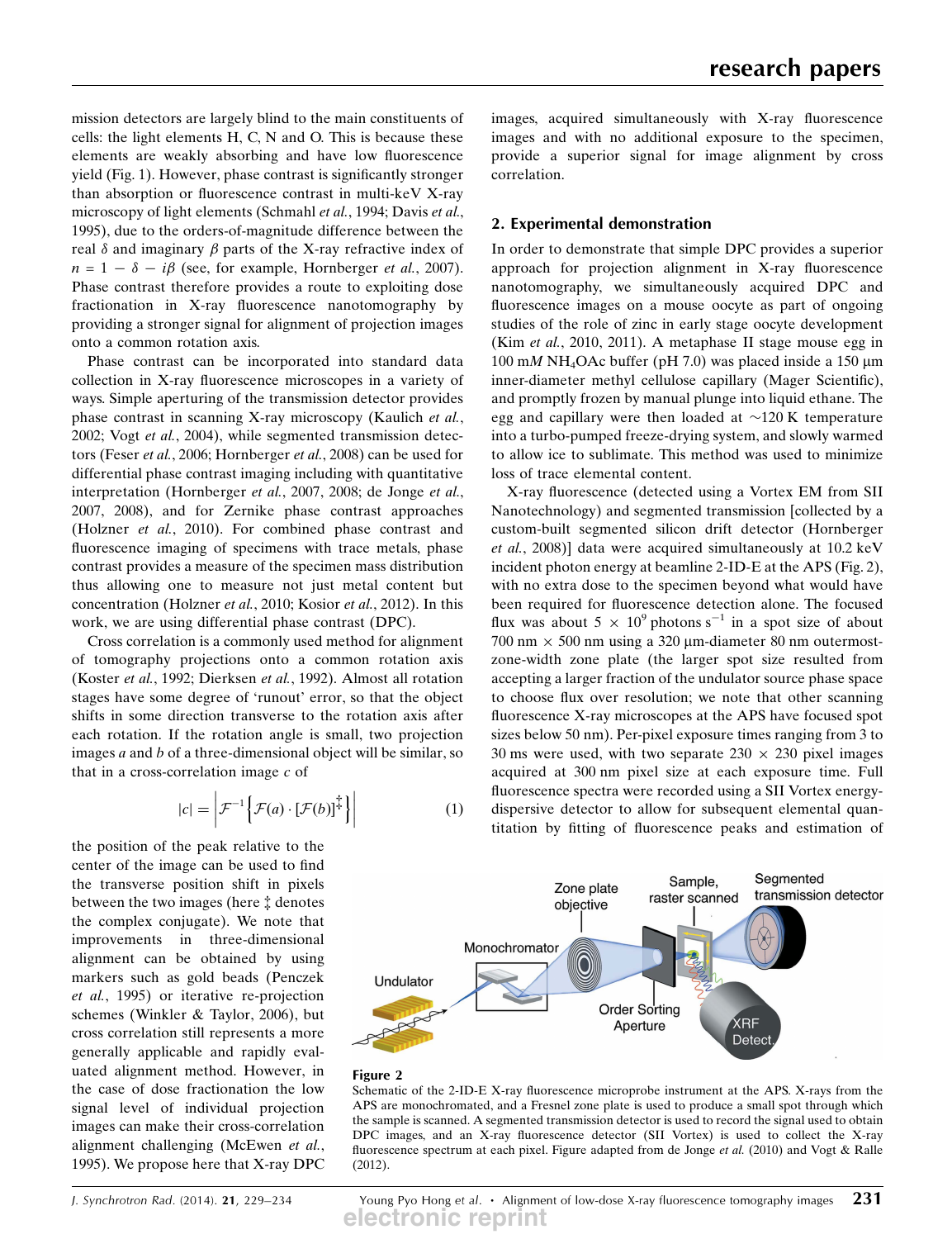scattering backgrounds (Vogt *et al.*, 2003; Vogt, 2003); however, for the analysis shown here we used the simpler approach of setting an energy window for each element and integrating the total signal within that window (this simpler approach is consistent with rapid on-line alignment). Segmented transmission detector images were recorded simultaneously, with a shaping amplifier time set to 2 ms for all images (improved signal-to-noise for the longer dwell time images might have been attainable had this been adjusted).

In Fig. 3 we show a comparison of cross-correlation images between a scan pair taken at the same tilt angle first with 3 ms dwell and then with 30 ms dwell. As a three-dimensional object is rotated, features that would appear to protrude at the periphery from one viewing angle would appear to be internalized in another viewing angle, so that the projected outline of the object might dominate the cross-correlation alignment more than fine internal structure nearer to the rotation axis. Because of this, we chose to examine the cross correlation of  $a 96 \times 96$  pixel sub-region (Fig. 3E) within the oocyte, rather than the cross correlation of the entire image field. In addition, by observing no cross-correlation shift between two separately acquired images at the same specimen position and tilt angle, we have ensured that the cross correlation is dominated by specimen features rather than by any noise or artifacts. The sub-region cross-correlation images thus obtained between the pair of zinc fluorescence images at 3 ms dwell (Fig. 3B) and at 30 ms dwell (Fig. 3D) are both rather broad in character, showing lack of a well defined cross-correlation peak; in addition, the 3 ms dwell cross-correlation image is noticeably noisier than the 30 ms dwell image due to poor photon statistics in the real space images (Figs. 3A and 3C, respectively). We also show in Figs.  $3E$  and  $3G$  the DPC images obtained by a difference over sum operation between detector segments in the upper right quadrant of the detector plane versus segments in the lower left quadrant (Hornberger et al., 2008). The corresponding sub-region cross-correlation images shown in Figs.  $3F$  and  $3H$  are much sharper (especially along the  $45^\circ$  line corresponding to the phase contrast differentiation direction we chose for this work).

In order to visualize the ability to perform sub-pixel alignment, we calculated the sub-region Fourier transform images  $\mathcal{F}(a)$  and  $\mathcal{F}(b)$  [see equation (1)] and then embedded them in a  $6\times$  larger array before multiplication and inverse transformation as part of a method for rapid sub-pixel alignment (Guizar-Sicairos et al., 2008). We then found the position of the cross-correlation peak and extracted horizontal profiles across the peak which are shown in Fig. 4 for 3 and 30 ms pixel dwell times. With the fluorescence signal, the cross-correlation profile is very broad indicating again a less robust ability to align the low-signal-level fluorescence images, with the 3 ms correlation showing spurious correlations near the center which could lead to erroneous alignment if even shorter dwell times were employed (Fig. 5). With DPC, the peaks are very narrow indicating a well defined registration between the two images [little difference is seen with increasing exposure time due to the constant shaping time of the analog amplifier in the segmented transmission detector (Hornberger et al., 2008)]. The DPC peak has a full width at half-maximum (FWHM) size of about 1.5 pixels or 450 nm (as opposed to 25 pixels FWHM for the zinc fluorescence signal), with a regularity that suggests the centroid can be found to be a small fraction of that value corresponding to an alignment





Demonstration of the ability of DPC X-ray images to provide high-accuracy alignment of low-dose X-ray fluorescence images. A freeze-dried oocyte was imaged at APS beamline 2-ID-E using 'fly scans' with per-pixel times of 3 ms (images on the left) and 30 ms (images on the right), and both zinc fluorescence images (top) and diagonal DPC images (bottom) were recorded simultaneously. The lack of detail and low signal in the zinc fluorescence projections precludes precise alignment (broad peaks with spurious sub-peaks in cross correlation images B and D), while the diagonal DPC images deliver sharp and low-noise cross-correlation peaks even at  $10\times$  reduced X-ray dose (image F).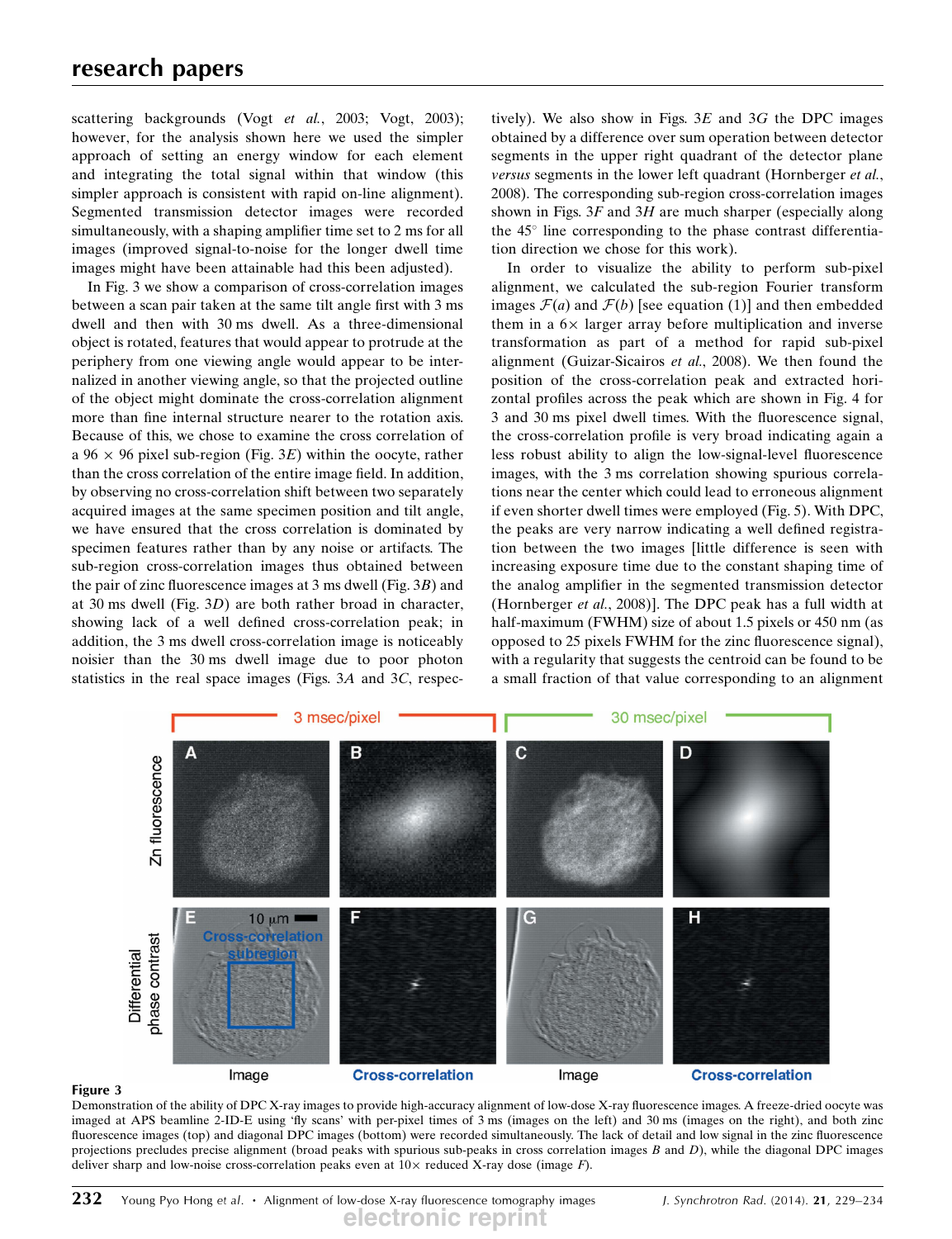

Figure 4

Plots across the cross-correlation images obtained from both zinc fluorescence and differential phase contrast images at per-pixel dwells of 3 and 30 ms. The DPC images show narrower lower-noise cross correlations, especially at lower dose (Fig. 5). Because the same 2 ms shaping time was used for the segmented transmission detector (Hornberger et al., 2008) at both dwell times, there is relatively little improvement of the DPC alignment with increased exposure time in this example measurement.

accuracy well below the  $700 \text{ nm} \times 500 \text{ nm}$  beam spot size in this example. We expect a similar trend of DPC cross-correlation alignment errors to be smaller than the beam size to hold in future experiments at higher resolution, potentially providing a pathway for three-dimensional resolution comparable with the resolution in two-dimensional projection images.

### 3. Conclusion

We have demonstrated here that differential phase contrast images can be used for improved alignment of projection images to a common rotation axis in low-dose X-ray fluorescence tomography. This will allow us to fully exploit the dose fractionation theorem (Hegerl & Hoppe, 1976) by acquiring more projection angles with lower exposure times and thus obtain higher three-dimensional resolution in a reconstructed tomogram (Crowther et al., 1970; Klug & Crowther, 1972) than would have resulted from using longer exposure time images over fewer projection angles. That is, for no additional dose, we can in principal obtain higher resolution three-dimensional images. The differential phase contrast images are acquired at the same time as the fluorescence images, so that no additional time or radiaiton dose to the specimen is required. We expect that this will prove to be advantageous in future X-ray fluorescence nanotomography studies.

We thank Christian Holzner, Michael Feser and Benjamin Hornberger for helpful discussions. We thank the US Department of Energy (DOE) Office of Science for support



Figure 5

Cross correlations for 3 ms dwell time images using DPC (top) and zinc fluorescence (bottom). Not only is the cross correlation peak for DPC narrower (as shown with the FWHM marker lines), it is also free of the noise fluctuations present in the zinc fluorescence cross correlation. This makes the DPC signal clearly superior for robust projection alignment, even when low-dose individual fluorescence projections are acquired as part of exploiting dose fractionation (Hegerl & Hoppe, 1976).

of this research under Contract No. DE-AC02-06CH11357 to Argonne National Laboratory, the National Institutes of Health for support under grants P01 HD021921 (TKW/TVO) and R01 GM104530 (CJ), and a Medical Research Award from the W. M. Keck Foundation (TVO/TKW).

## References

- Crowther, R. A., Amos, L. A., Finch, J. T., De Rosier, D. J. & Klug, A. (1970). Nature (London), 226, 421–425.
- Davis, T. J., Gao, D., Gureyev, T. E., Stevenson, A. W. & Wilkins, S. W. (1995). Nature (London), 373, 595–598.
- Dierksen, K., Typke, D., Gegerl, R., Koster, A. J. & Baumeister, W. (1992). Ultramicroscopy, 40, 71–87.
- Feser, M., Hornberger, B., Jacobsen, C., De Geronimo, G., Rehak, P., Holl, P. & Strüder, L. (2006). Nucl. Instrum. Methods Phys. Res. A, 565, 841–854.
- Guizar-Sicairos, M., Thurman, S. T. & Fienup, J. R. (2008). Opt. Lett. 33, 156–158.
- Hegerl, R. & Hoppe, W. (1976). Z. Naturforsch. Teil A, 31, 1717-1721.
- Holzner, C., Feser, M., Vogt, S., Hornberger, B., Baines, S. B. & Jacobsen, C. (2010). Nat. Phys. 6, 883–887.
- Hoppe, W. & Hegerl, R. (1981). Ultramicroscopy, 6, 205–206.
- Hornberger, B., de Jonge, M. D., Feser, M., Holl, P., Holzner, C., Jacobsen, C., Legnini, D., Paterson, D., Rehak, P., Strüder, L. & Vogt, S. (2008). J. Synchrotron Rad. 15, 355–362.
- Hornberger, B., Feser, M. & Jacobsen, C. (2007). Ultramicroscopy, 107, 644–655.
- Jonge, M. D. de, Holzner, C., Baines, S. B., Twining, B. S., Ignatyev, K., Diaz, J., Howard, D. L., Legnini, D., Miceli, A., McNulty, I.,

J. Synchrotron Rad. (2014). 21, 229–234 Young Pyo Hong et al.  $\cdot$  Alignment of low-dose X-ray fluorescence tomography images 233 **electronic reprint**